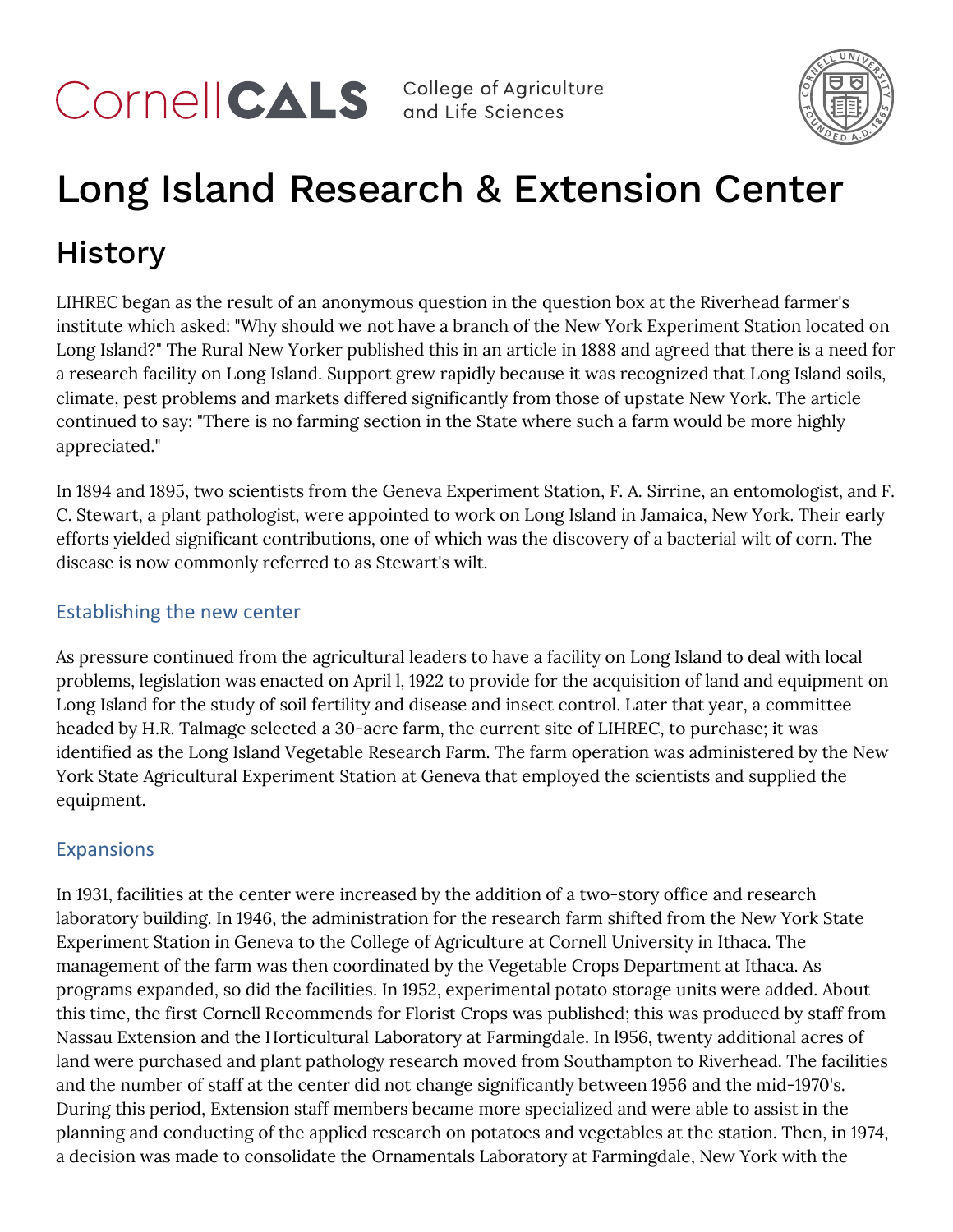Riverhead complex to form the Long Island Horticultural Research Laboratory (LIHRL). In that same year, Vinifera grape research was initiated at the facility.

In 1977, a modern laboratory/office building was constructed and dedicated to serve the total agricultural community on Long Island. Funds were raised by the agricultural industry for this building to match funds from Cornell University. John Talmage was Chairman of the Fund Drive Committee, W. Keith Kennedy was Dean of the College of Agriculture and Natural Sciences and G.W. Selleck was Superintendent of the LIHRL. At that time, staff from Cornell's Department of Entomology, Floriculture and Ornamental Horticulture, Plant Pathology, and Vegetable Crops was located at the facility.

In 1985, a weed science specialist hired by Suffolk County Cooperative Extension was added to the LIHREC staff. In 1986, an additional 18 acres of land were purchased to accommodate the increased programs. An IPM specialist, a research support specialist responsible for grapes, and a position dealing with alternate Colorado potato beetle management strategies were added to the staff. The viticulture position was transferred to Suffolk County Cooperative Extension in 1990. The IPM specialist position was established in 1987, and a Cornell Cooperative Extension of Suffolk County entomologist joined the staff in 1995.

In 1997, a new state-of-the-art, 13,000 sq. ft. greenhouse complex was constructed at the LIHREC. Along with the older greenhouse, there are now approximately 18,000 sq. ft. of greenhouse research space. The formal opening of the research greenhouse took place on July 28,1998.

## A new name and new director

In 1999, Cornell University approved a name change for the Riverhead facility. From 1975 to 1999 the facility was known as the Long Island Horticultural Research Laboratory (LIHRL). The new name, the Long Island Horticultural Research and Extension Center (LIHREC) more accurately reflects the activities at the facility.

In January 2002, a change in focus occurred in the leadership at LIHREC as a result of the retirement of Joseph Sieczka in December 2000. As a result of changes in the agricultural emphasis on the Island, the LIHREC Advisory Council and the LIHREC staff recommended that the new director have expertise in ornamental crops since that component of Long Island Agriculture was expanding. The Dean of the College of Agriculture and Life Sciences at Cornell University and the faculty of the Department of Horticulture hired Dr. Mark Bridgen as the new Director of the center, whose specialty was in greenhouse crops and plant breeding.

## A new laboratory and garden

A new plant tissue culture laboratory was constructed in 2003. In August 2004, a beautiful new garden, consisting of six different flower borders, was planted in the front of the center. The world-famous horticulturalist and landscape designer from the United Kingdom, Adrian Bloom, designed the gardens at the request of the Perennial Plant Association (PPA). On the day of the event, more than 1,400 plants were planted by 50+ volunteer Master Gardeners from Caroline Kiang's program at Cornell Cooperative Extension of Suffolk County. This garden still thrives today.